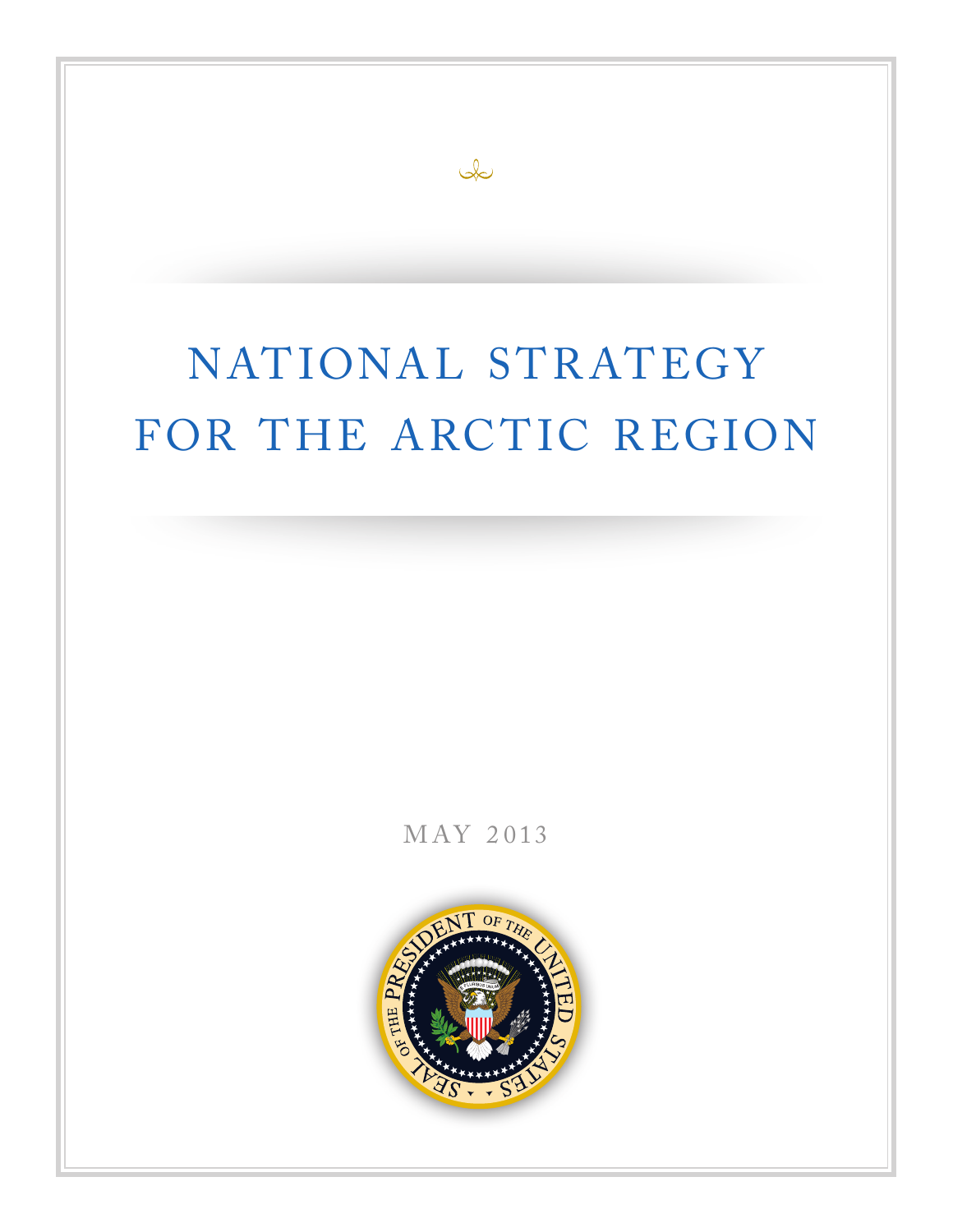

#### THE WHITE HOUSE **WASHINGTON**

May 10, 2013

We in the lower forty-eight and Hawaii join Alaska's residents in recognizing one simple truth that the Arctic is an amazing place.

The Arctic is one of our planet's last great frontiers. Our pioneering spirit is naturally drawn to this region, for the economic opportunities it presents and in recognition of the need to protect and conserve this unique, valuable, and changing environment. As we consider how to make the most of the emerging economic opportunities in the region, we recognize that we must exercise responsible stewardship, using an integrated management approach and making decisions based on the best available information, with the aim of promoting healthy, sustainable, and resilient ecosystems over the long term.

The Arctic region is peaceful, stable, and free of conflict. The United States and its Arctic allies and partners seek to sustain this spirit of trust, cooperation and collaboration, both internationally and domestically. Together, we have made much progress on issues of common concern, such as search and rescue, and pollution prevention and response. Working together, we will continue to increase our understanding of the region through scientific research and traditional knowledge.

Through the National Strategy for the Arctic Region, we articulate our strategic priorities to position the United States to meet the challenges and opportunities that lie ahead. We will seek to prioritize and effectively integrate the work of Federal departments and agencies with activities that are already underway in the State of Alaska and at the international level. And we will partner with the State of Alaska and Alaska Natives, as well as the international community and the private sector, to develop innovative solutions and new ways of operating.

The Arctic is changing. We must proceed, cognizant of what we must do now, and consistent with our principles and goals for the future.

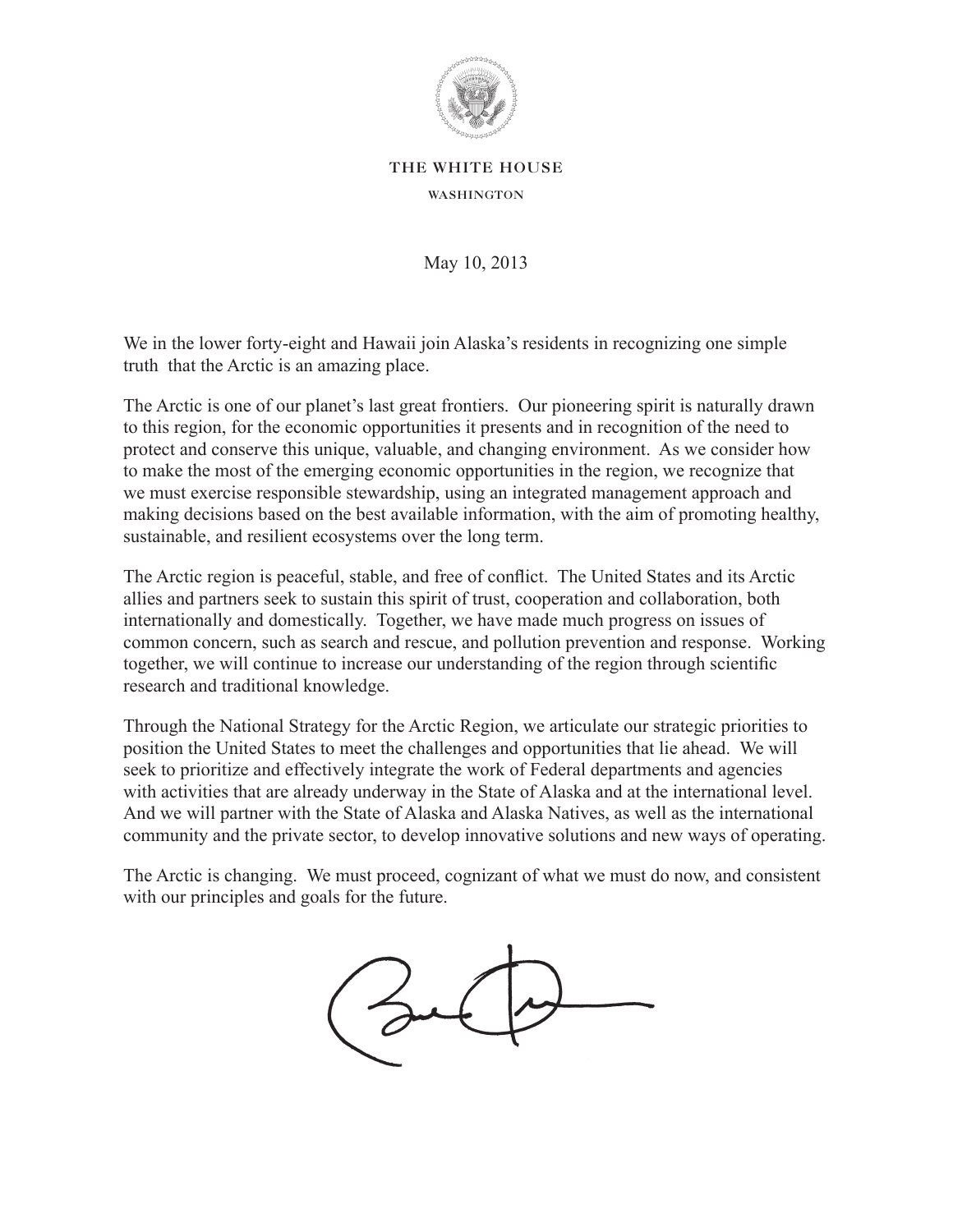# NATIONAL STRATEGY FOR THE ARCTIC REGION

# **Table of Contents**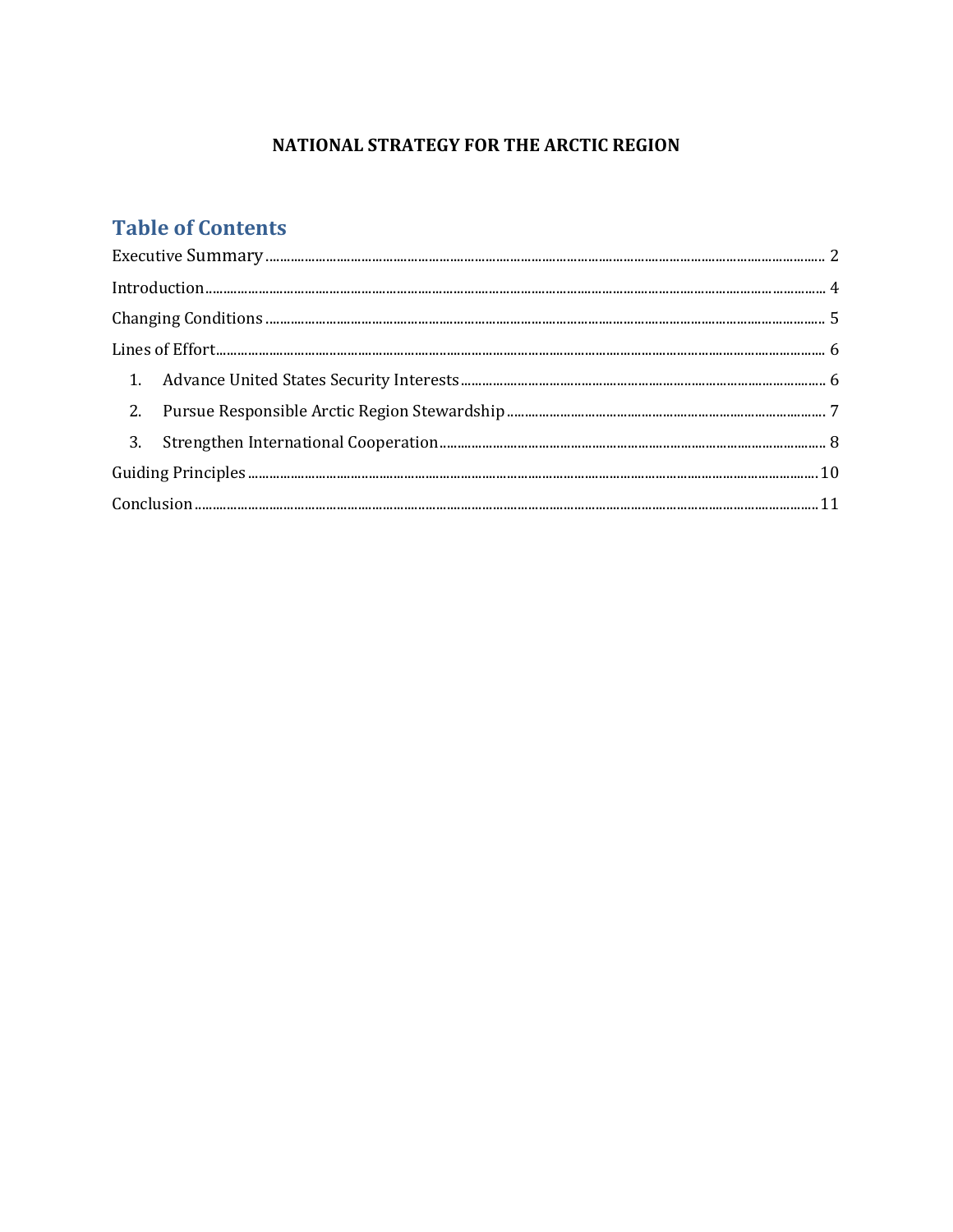# <span id="page-3-0"></span>**Executive Summary**

"*The United States is an Arctic Nation with broad and fundamental interests in the Arctic Region, where we seek to meet our national security needs, protect the environment, responsibly manage resources, account for indigenous communities, support scientific research, and strengthen international cooperation on a wide range of issues*."[1](#page-3-1)

The *National Strategy for the Arctic Region* sets forth the United States Government's strategic priorities for the Arctic region. This strategy is intended to position the United States to respond effectively to challenges and emerging opportunities arising from significant increases in Arctic activity due to the diminishment of sea ice and the emergence of a new Arctic environment. It defines U.S. national security interests in the Arctic region and identifies prioritized lines of effort, building upon existing initiatives by Federal, state, local, and tribal authorities, the private sector, and international partners, and aims to focus efforts where opportunities exist and action is needed. It is designed to meet the reality of a changing Arctic environment, while we simultaneously pursue our global objective of combating the climatic changes that are driving these environmental conditions. Our strategy is built on three lines of effort:

- 1. **Advance United States Security Interests –** We will enable our vessels and aircraft to operate, consistent with international law, through, under, and over the airspace and waters of the Arctic, support lawful commerce, achieve a greater awareness of activity in the region, and intelligently evolve our Arctic infrastructure and capabilities, including ice-capable platforms as needed. U.S. security in the Arctic encompasses a broad spectrum of activities, ranging from those supporting safe commercial and scientific operations to national defense.
- 2. **Pursue Responsible Arctic Region Stewardship –** We will continue to protect the Arctic environment and conserve its resources; establish and institutionalize an integrated Arctic management framework; chart the Arctic region; and employ scientific research and traditional knowledge to increase understanding of the Arctic.
- 3. **Strengthen International Cooperation –** Working through bilateral relationships and multilateral bodies, including the Arctic Council, we will pursue arrangements that advance collective interests, promote shared Arctic state prosperity, protect the Arctic environment, and enhance regional security, and we will work toward U.S. accession to the United Nations Convention on the Law of the Sea (Law of the Sea Convention).

Our approach will be informed by the following guiding principles:

• **Safeguard Peace and Stability –** Seek to maintain and preserve the Arctic region as an area free of conflict, acting in concert with allies, partners, and other interested parties. Support and preserve: international legal principles of freedom of navigation and overflight and other uses of the sea and airspace related to these freedoms, unimpeded lawful commerce, and the peaceful resolution of disputes for all nations.

l

<span id="page-3-1"></span><sup>1</sup> National Security Strategy, May 2010.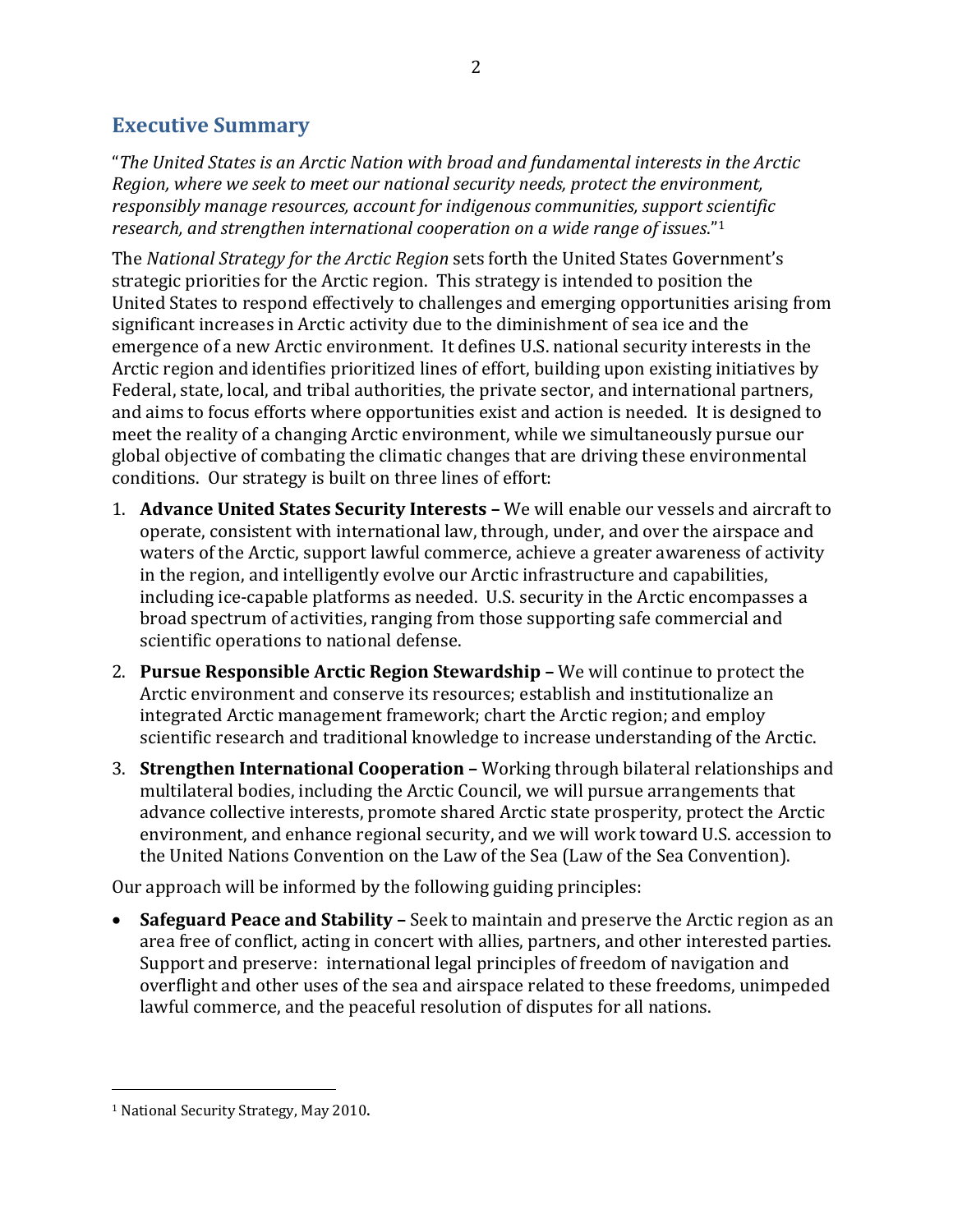- **Make Decisions Using the Best Available Information –** Across all lines of effort[,](#page-4-0)  decisions need to be based on the most current science and traditional knowledge. <sup>2</sup>
- **Pursue Innovative Arrangements** Foster partnerships with the State of Alaska, Arctic states, other international partners, and the private sector to more efficiently develop, resource, and manage capabilities, where appropriate and feasible, to better advance our strategic priorities in this austere fiscal environment.
- **Consult and Coordinate with Alaska Natives –** Engage in a consultation process with Alaska Natives, recognizing tribal governments' unique legal relationship with the United States and providing for meaningful and timely opportunity to inform Federal policy affecting Alaskan Native communities.

l

<span id="page-4-0"></span><sup>2</sup> Traditional knowledge refers to a body of evolving practical knowledge based on observations and personal experience of indigenous communities over an extensive, multigenerational time period. (BOEM Ocean Science, Vol. 9, Issue 2, May/April/June 2012, page 4).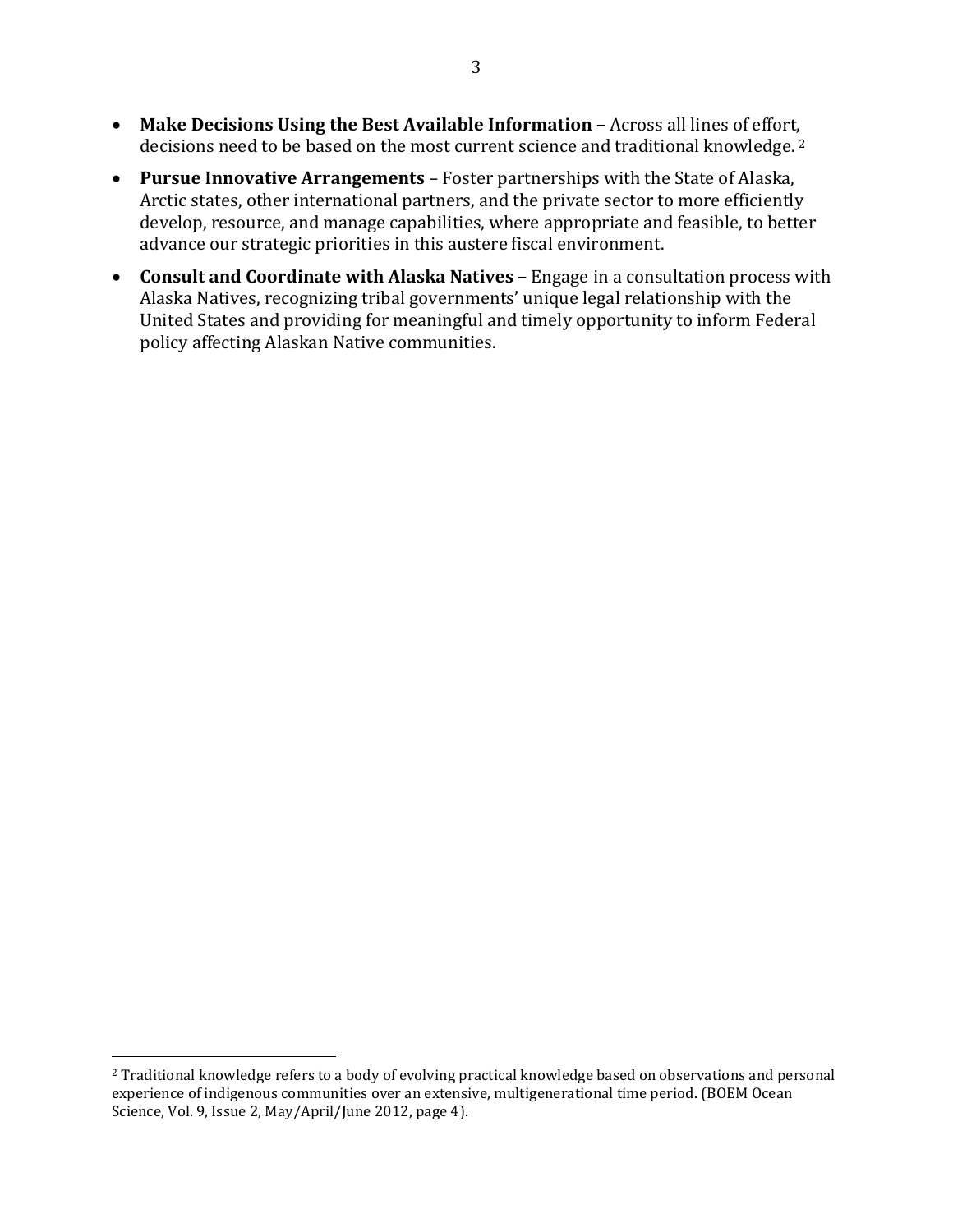## <span id="page-5-0"></span>**Introduction**

l

We seek an Arctic region that is stable and free of conflict, where nations act responsibly in a spirit of trust and cooperation, and where economic and energy resources are developed in a sustainable manner that also respects the fragile environment and the interests and cultures of indigenous peoples.

As the United States addresses these opportunities and challenges, we will be guided by our central interests in the Arctic region, which include providing for the security of the United States; protecting the free flow of resources and commerce; protecting the environment; addressing the needs of indigenous communities; and enabling scientific research. In protecting these interests, we draw from our long-standing policy and approach to the global maritime spaces in the 20th century, including freedom of navigation and overflight and other internationally lawful uses of the sea and airspace related to these freedoms; security on the oceans; maintaining strong relationships with allies and partners; and peaceful resolution of disputes without coercion.

To achieve this vision, the United States is establishing an overarching national approach to advance national security interests, pursue responsible stewardship of thi[s p](#page-5-1)recious and unique region, and serve as a basis for cooperation with other Arctic states<sup>3</sup> and the international community as a whole to advance common interests.

Even as we work domestically and internationally to minimize the effects of climate change, the effects are already apparent in the Arctic. Ocean resources are more readily accessible as sea ice diminishes, but thawing ground is threatening communities as well as hindering land-based activities, including access to resources. Diminishing land and sea ice is altering ecosystems and the services they provide. As an Arctic nation, the United States must be proactive and disciplined in addressing changing regional conditions and in developing adaptive strategies to protect its interests. An undisciplined approach to exploring new opportunities in this frontier could result in significant harm to the region, to our national security interests, and to the global good.

When implementing this strategy, the United States will proceed in a thoughtful, responsible manner that leverages expertise, resources, and cooperation from the State of Alaska, Alaska Natives, and stakeholders across the entire nation and throughout the international community. We will encourage and use science-informed decisionmaking to aid this effort. We will endeavor to do no harm to the sensitive environment or to Alaska native communities and other indigenous populations that rely on Arctic resources. Just as a common spirit and shared vision of peaceful partnership led to the development of an international space station, we believe much can be achieved in the Arctic region through collaborative international efforts, coordinated investments, and public-private partnerships.

<span id="page-5-1"></span><sup>3</sup> Arctic state is defined as one of the eight nations making up the permanent membership of the Arctic Council and includes the following nations: Canada, Denmark (including Greenland and the Faroe Islands), Finland, Iceland, Norway, Russia, Sweden, and the United States.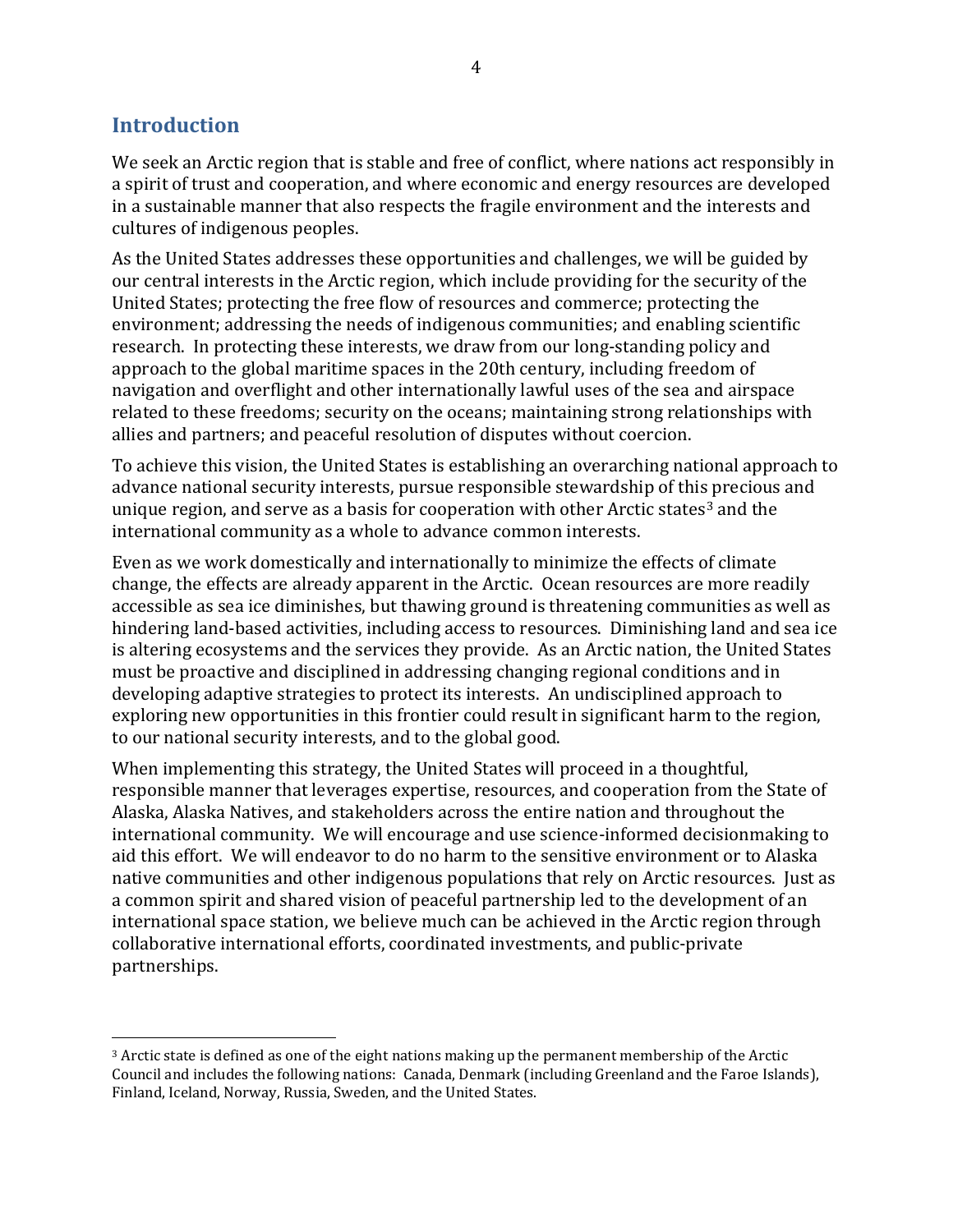#### *Structure of the Strategy*

Through this *National Strategy for the Arctic Region,* we seek to guide, prioritize, and synchronize efforts to protect U.S. national and homeland security interests, promote responsible stewardship, and foster international cooperation.

This strategy articulates three priority lines of effort. It also identifies guiding principles as a foundation for Arctic region activities. Through a deliberate emphasis on the priority lines of effort and objectives, it aims to achieve a national unity of effort that is consistent with our domestic and international legal rights, obligations, and commitments and that is well coordinated with our Arctic neighbors and the international community. These lines of effort identify common themes where specific emphasis and activities will be focused to ensure that strategic priorities are met. The three lines of effort, as well as the guiding principles are meant to be acted upon as a coherent whole.

# <span id="page-6-0"></span>**Changing Conditions**

l

While the Arctic region has experienced warming and cooling cycles over millennia, the current warming trend is unlike anything previously recorded. The reduction in sea ice has been dramatic, abrupt, and unrelenting. The dense, multi-year ice is giving way to thin layers of seasonal ice, making more of the region navigable year-round. Scientific estimates of technically recoverable conventional oil and gas resources north of the Arctic Circle total approximately 13 percent of the world's undiscovered oil and 30 percent of the world's undiscovered gas deposits, as well as vast quantities of mineral resources, including rare earth elements, iron ore, and nickel.<sup>[4](#page-6-1)</sup> These estimates have inspired fresh ideas for commercial initiatives and infrastructure development in the region. As portions of the Arctic Ocean become more navigable, there is increasing interest in the viability of the Northern Sea Route and other potential routes, including the Northwest Passage, as well as in development of Arctic resources.

For all of the opportunities emerging with the increasing accessibility and economic and strategic interests in the Arctic, the opening and rapid development of the Arctic region presents very real challenges. On the environmental front, reduced sea ice is having an immediate impact on indigenous populations as well as on fish and wildlife. Moreover, there may be potentially profound environmental consequences of continued ocean warming and Arctic ice melt. These consequences include altering the climate of lower latitudes, risking the stability of Greenland's ice sheet, and accelerating the thawing of the Arctic permafrost in which large quantities of methane – a potent driver of climate change – as well as pollutants such as mercury are stored. Uncoordinated development – and the consequent increase in pollution such as emissions of black carbon or other substances from fossil fuel combustion – could have unintended consequences on climate trends, fragile ecosystems, and Arctic communities. It is imperative that the United States proactively establish national priorities and objectives for the Arctic region.

<span id="page-6-1"></span><sup>4</sup> U.S. Geological Survey, "Circum-Arctic Resource Appraisal: Estimates of Undiscovered Oil and Gas North of the Arctic Circle," fact sheet, 2008[, http://pubs.usgs.gov/fs/2008/3049/fs2008-3049.pdf.](http://pubs.usgs.gov/fs/2008/3049/fs2008-3049.pdf)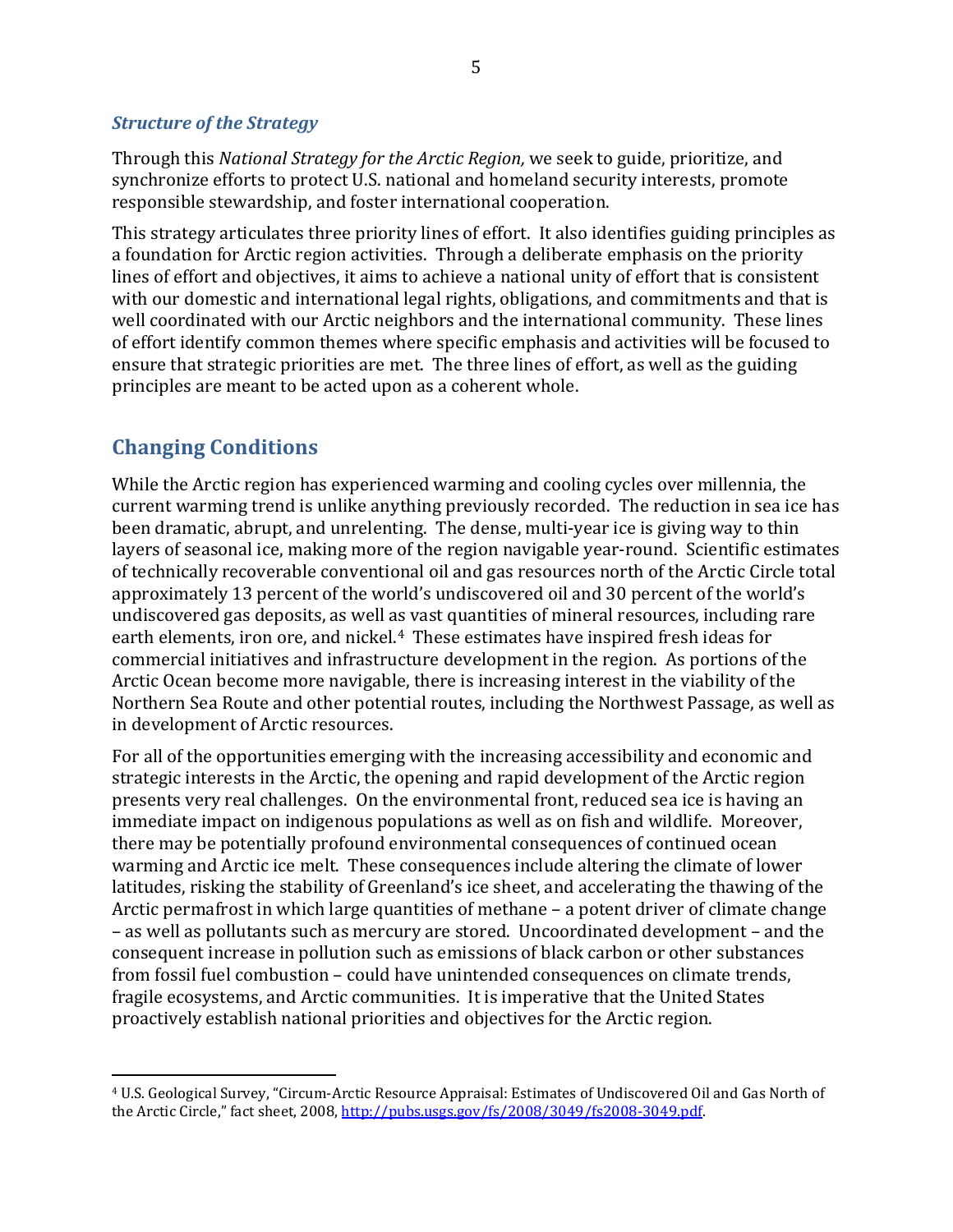## <span id="page-7-0"></span>**Lines of Effort**

To meet the challenges and opportunities in the Arctic region, and in furtherance of established Arctic Region Policy[5](#page-7-2), we will pursue the following lines of effort and supporting objectives in a mutually reinforcing manner that incorporates the broad range of U.S. current activities and interests in the Arctic region.

#### <span id="page-7-1"></span>**1. Advance United States Security Interests**

Our highest priority is to protect the American people, our sovereign territory and rights, natural resources, and interests of the United States. To this end, the United States will identify, develop, and maintain the capacity and capabilities necessary to promote safety, security, and stability in the region through a combination of independent action, bilateral initiatives, and multilateral cooperation. We acknowledge that the protection of our national security interests in the Arctic region must be undertaken with attention to environmental, cultural, and international considerations outlined throughout this strategy. As many nations across the world aspire to expand their role in the Arctic, we encourage Arctic and non-Arctic states to work collaboratively through appropriate fora to address the emerging challenges and opportunities in the Arctic region, while we remain vigilant to protect the security interests of the United States and our allies.

To accomplish this line of effort, the United States Government will seek to:

- **Evolve Arctic Infrastructure and Strategic Capabilities** Working cooperatively with the State of Alaska, local, and tribal authorities, as well as public and private sector partners, we will develop, maintain, and exercise the capacity to execute Federal responsibilities in our Arctic waters, airspace, and coastal regions, including the capacity to respond to natural or man-made disasters. We will carefully tailor this regional infrastructure, as well as our response capacity, to the evolving human and commercial activity in the Arctic region.
- **Enhance Arctic Domain Awareness** We seek to improve our awareness of activities, conditions, and trends in the Arctic region that may affect our safety, security, environmental, or commercial interests. The United States will endeavor to appropriately enhance sea, air, and space capabilities as Arctic conditions change, and to promote maritime-related information sharing with international, public, and private sector partners, to support implementation of activities such as the search-and-rescue agreement signed by Arctic states.
- **Preserve Arctic Region Freedom of the Seas** The United States has a national interest in preserving all of the rights, freedoms, and uses of the sea and airspace recognized under international law. We will enable prosperity and safe transit by developing and maintaining sea, under-sea, and air assets and necessary infrastructure. In addition, the United States will support the enhancement of national defense, law enforcement, navigation safety, marine environment response, and search-and-rescue capabilities. Existing international law provides a comprehensive set of rules governing the rights, freedoms, and uses of the world's oceans and airspace, including the Arctic.

<span id="page-7-2"></span>l <sup>5</sup> National Security Presidential Directive-66/Homeland Security Presidential Directive-25, January 2009.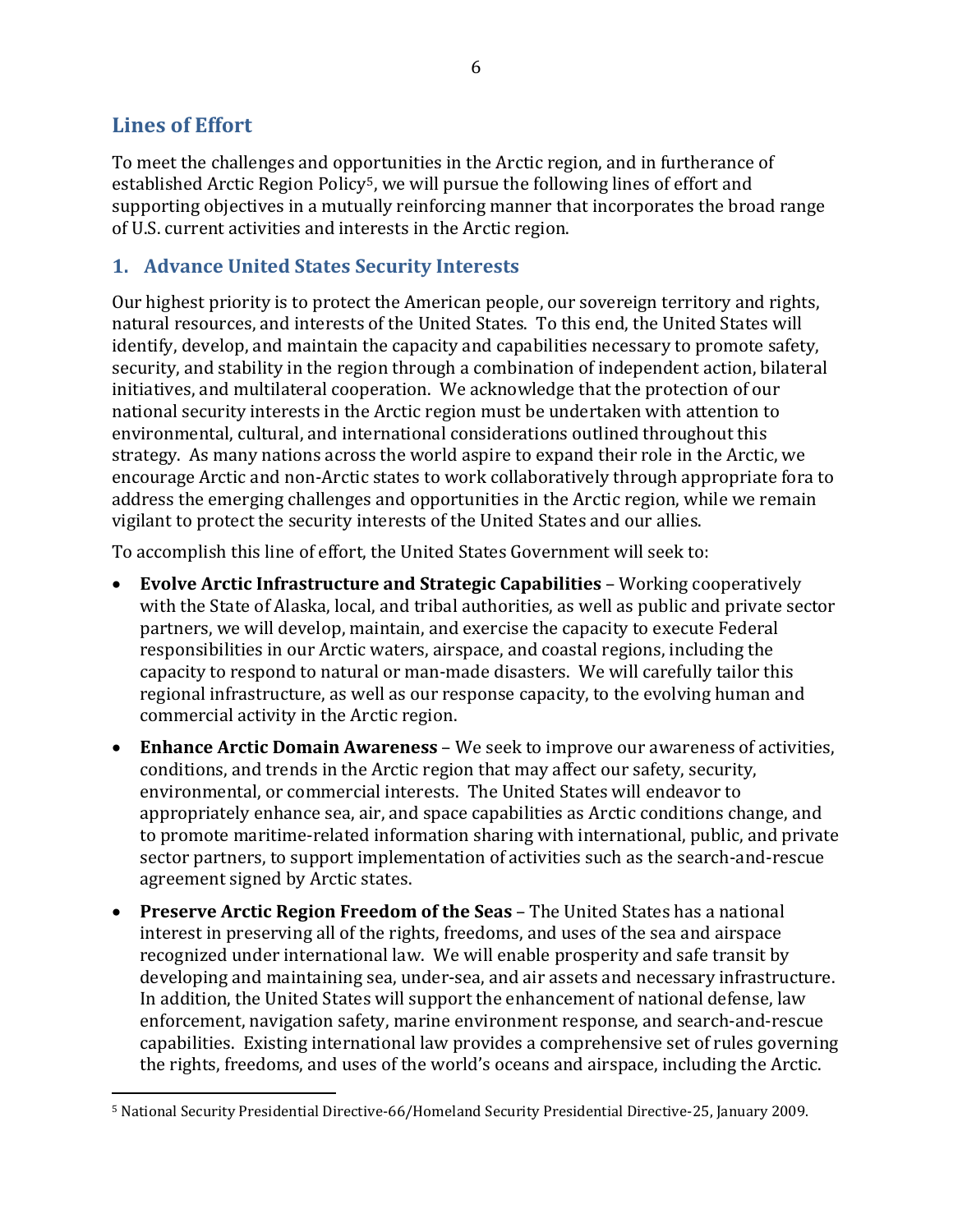The law recognizes these rights, freedoms, and uses for commercial and military vessels and aircraft. Within this framework, we shall further develop Arctic waterways management regimes, including traffic separation schemes, vessel tracking, and ship routing, in collaboration with partners. We will also encourage other nations to adhere to internationally accepted principles. This cooperation will facilitate strategic partnerships that promote innovative, low-cost solutions that enhance the Arctic marine transportation system and the safe, secure, efficient and free flow of trade.

• **Provide for Future United States Energy Security** – The Arctic region's energy resources factor into a core component of our national security strategy: energy security. The region holds sizable proved and potential oil and natural gas resources that will likely continue to provide valuable supplies to meet U.S. energy needs. Continuing to responsibly develop Arctic oil and gas resources aligns with the United States "all of the above" approach to developing new domestic energy sources, including renewables, expanding oil and gas production, and increasing efficiency and conservation efforts to reduce our reliance on imported oil and strengthen our nation's energy security. Within the context of this broader energy security strategy, including our economic, environmental and climate policy objectives, we are committed to working with stakeholders, industry, and other Arctic states to explore the energy resource base, develop and implement best practices, and share experiences to enable the environmentally responsible production of oil and natural gas as well as renewable energy.

#### <span id="page-8-0"></span>**2. Pursue Responsible Arctic Region Stewardship**

l

Responsible stewardship requires active conservation of resources, balanced management, and the application of scientific and traditional knowledge of physical and living environments. As Arctic environments change, increased human activity demands precaution, as well as greater knowledge to inform responsible decisions. Together, Arctic nations can responsibly meet new demands – including maintaining open sea lanes for global commerce and scientific research, charting and mapping, providing search-andrescue services, and developing capabilities to prevent, contain, and respond to oil spills and accidents – by increasing knowledge and integrating Arctic management.<sup>6</sup> We must improve our ability to forecast future conditions in the Arctic while being mindful of the potential for unexpected developments.

To realize this line of effort, we will pursue the specific objectives outlined below:

• **Protect the Arctic Environment and Conserve Arctic Natural Resources –** Protecting the unique and changing environment of the Arctic is a central goal of U.S. policy. Supporting actions will promote healthy, sustainable, and resilient ecosystems over the long term, supporting a full range of ecosystem services. This effort will be

<span id="page-8-1"></span><sup>6</sup> Much of this work is already underway including efforts under Executive Order 12501 (Arctic Research), Executive Order 13547 (Stewardship of the Ocean, Our Coasts, and the Great Lakes), and Executive Order 13580 (Interagency Working Group on Coordination of Domestic Energy Development and Permitting in Alaska). Entities under these Executive Orders are developing partnerships with Federal, state, local, tribal, territorial, public and private sector partners to ensure that natural resource decisions in the Arctic integrate economic, environmental, and cultural interests of the Nation.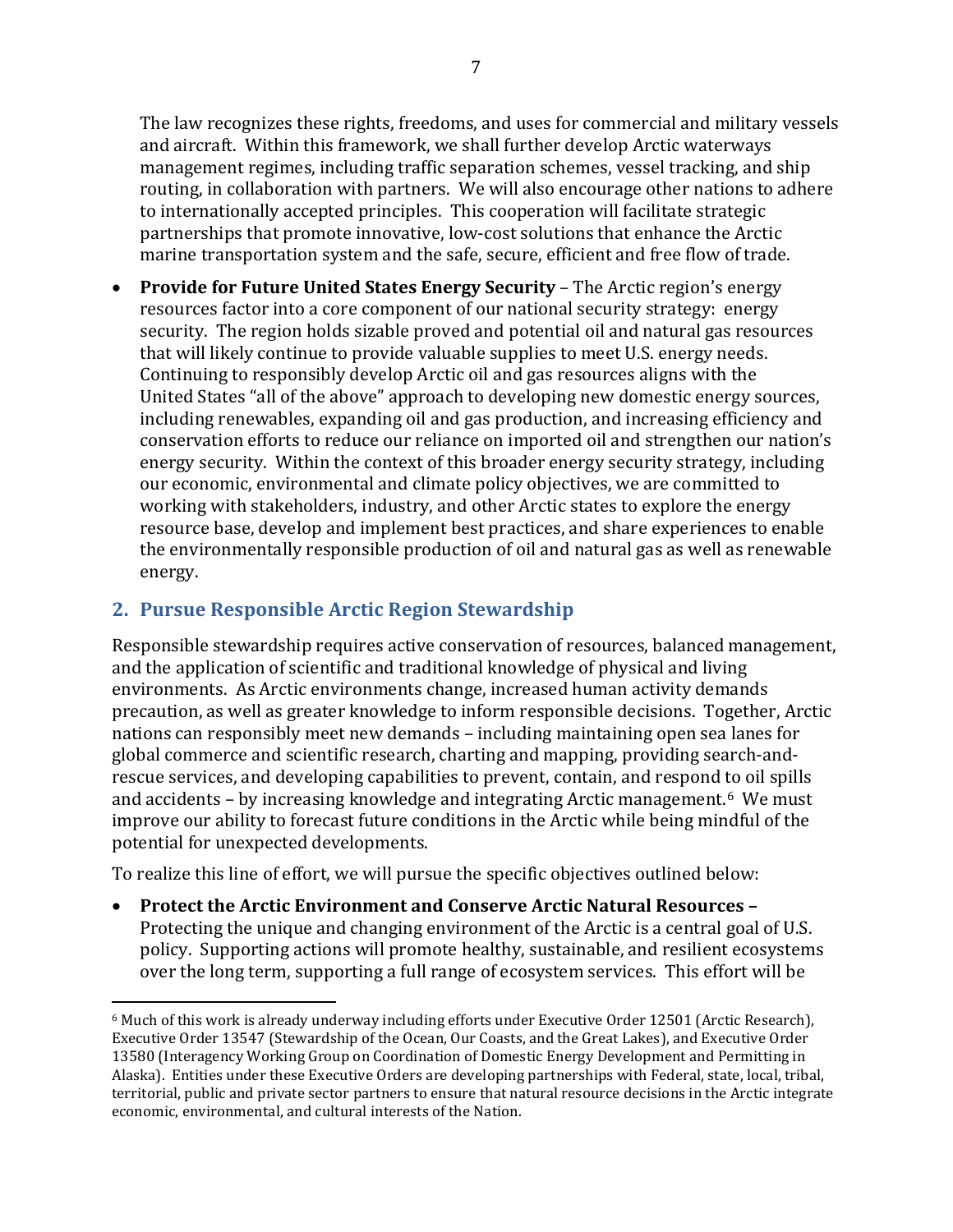risk-based and proceed on the basis of best available information. The United States in the Arctic will assess and monitor the status of ecosystems and the risks of climate change and other stressors to prepare for and respond effectively to environmental challenges.

- **Use Integrated Arctic Management to Balance Economic Development, Environmental Protection, and Cultural Values –** Natural resource management will be based on a comprehensive understanding of environmental and cultural sensitivities in the region, and address expectations for future infrastructure needs and other development-related trends. This endeavor can promote unity of effort and provide the basis for sensible infrastructure and other resource management decisions in the Arctic. We will emphasize science-informed decisionmaking and integration of economic, environmental, and cultural values. We will also advance coordination among Federal departments and agencies and collaboration with partners engaged in Arctic stewardship activities.
- **Increase Understanding of the Arctic through Scientific Research and Traditional Knowledge** – Proper stewardship of the Arctic requires understanding of how the environment is changing, and such understanding will be based on a holistic earth system approach. Vast areas of the Arctic Ocean are unexplored, and we lack much of the basic knowledge necessary to understand and address Arctic issues. The changes in the Arctic cannot be understood in isolation and must be viewed in a global context. As we learn more about the region, we have identified several key subcomponents of the Arctic that require urgent attention: land ice and its role in changing sea level; sea-ice and its role in global climate, fostering biodiversity, and supporting Arctic peoples; and, the warming permafrost and its effects on infrastructure and climate. Better earth system-level knowledge will also help us meet operational needs such as weather and ice forecasting. We can make faster progress through a well-coordinated and transparent national and international exploration and research agenda that reduces the potential for duplication of effort and leads to better leveraging of resources.
- **Chart the Arctic region** We will continue to make progress in charting and mapping the Arctic region's ocean and waterways, so long obscured by perennial ice, and mapping its coastal and interior lands according to reliable, modern standards. Given the vast expanse of territory and water to be charted and mapped, we will need to prioritize and synchronize charting efforts to make more effective use of resources and attain faster progress. In so doing, we will make navigation safer and contribute to the identification of ecologically sensitive areas and reserves of natural resources.

## <span id="page-9-0"></span>**3. Strengthen International Cooperation**

What happens in one part of the Arctic region can have significant implications for the interests of other Arctic states and the international community as a whole. The remote and complex operating conditions in the Arctic environment make the region well-suited for collaborative efforts by nations seeking to explore emerging opportunities while emphasizing ecological awareness and preservation. We will seek to strengthen partnerships through existing multilateral fora and legal frameworks dedicated to common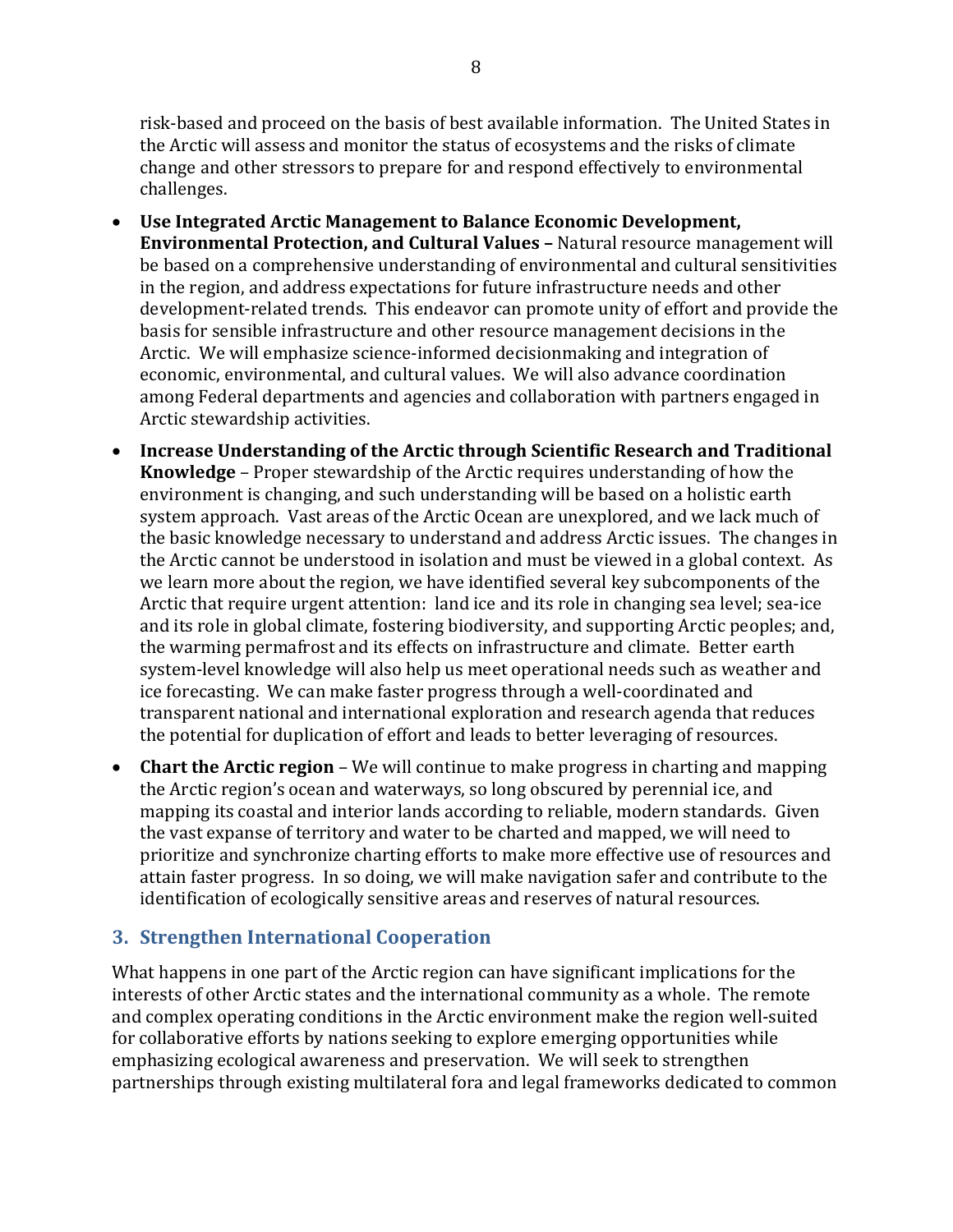Arctic issues. We will also pursue new arrangements for cooperating on issues of mutual interest or concern and addressing unique and unprecedented challenges, as appropriate.

U.S. efforts to strengthen international cooperation and partnerships will be pursued through four objectives:

• **Pursue Arrangements that Promote Shared Arctic State Prosperity, Protect the Arctic Environment, and Enhance Security** – We will seek opportunities to pursue efficient and effective joint ventures, based on shared values that leverage each Arctic state's strengths. This collaboration will assist in guiding investments and regional activities, addressing dynamic trends, and promoting sustainable development in the Arctic region.

Arctic nations have varied commercial, cultural, environmental, safety, and security concerns in the Arctic region. Nevertheless, our common interests make these nations ideal partners in the region. We seek new opportunities to advance our interests by proactive engagement with other Arctic nations through bilateral and multilateral efforts using of a wide array of existing multilateral mechanisms that have responsibilities relating to the Arctic region.

As appropriate, we will work with other Arctic nations to develop new coordination mechanisms to keep the Arctic region prosperous, environmentally sustainable, operationally safe, secure, and free of conflict, and will protect U.S., allied, and regional security and economic interests.

- **Work through the Arctic Council to Advance U.S. Interests in the Arctic Region** In recent years, the Arctic Council has facilitated notable achievements in the promotion of cooperation, coordination, and interaction among Arctic states and Arctic indigenous peoples. Recent successes of the Council include its advancement of public safety and environmental protection issues, as evidenced by the 2011 Arctic Search-and-Rescue Agreement and by the 2013 Arctic Marine Oil Pollution Preparedness and Response Agreement. The United States will continue to emphasize the Arctic Council as a forum for facilitating Arctic states' cooperation on myriad issues of mutual interest within its current mandate.
- **Accede to the Law of the Sea Convention** Accession to the Convention would protect U.S. rights, freedoms, and uses of the sea and airspace throughout the Arctic region, and strengthen our arguments for freedom of navigation and overflight through the Northwest Passage and the Northern Sea Route. The United States is the only Arctic state that is not party to the Convention. Only by joining the Convention can we maximize legal certainty and best secure international recognition of our sovereign rights with respect to the U.S. extended continental shelf in the Arctic and elsewhere, which may hold vast oil, gas, and other resources. Our extended continental shelf claim in the Arctic region could extend more than 600 nautical miles from the north coast of Alaska.

In instances where the maritime zones of coastal nations overlap, Arctic states have already begun the process of negotiating and concluding maritime boundary agreements, consistent with the Law of the Sea Convention and other relevant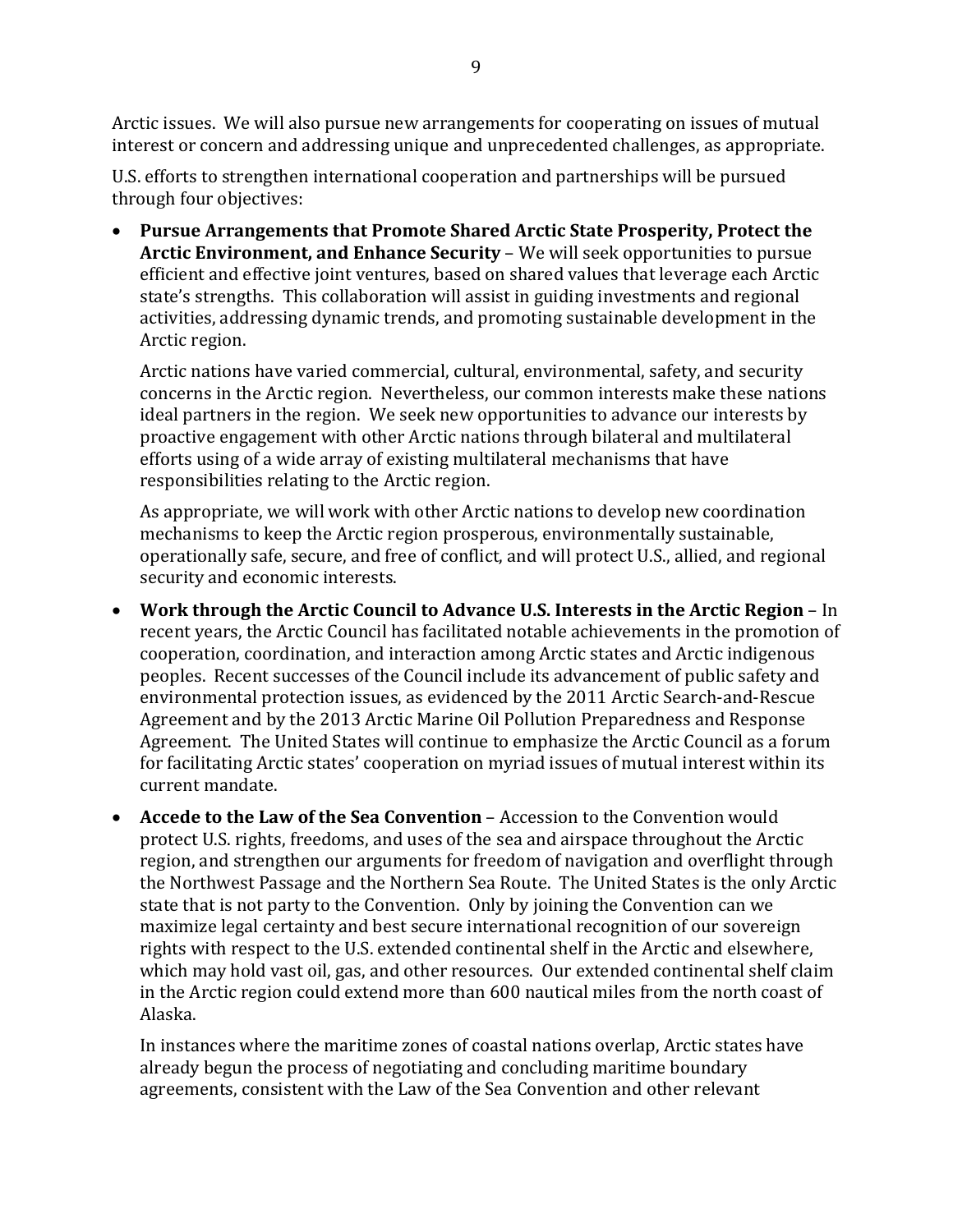international law. The United States supports peaceful management and resolution of disputes, in a manner free from coercion. While the United States is not currently a party to the Convention, we will continue to support and observe principles of established customary international law reflected in the Convention.

• **Cooperate with other Interested Parties –** A growing number of non-Arctic states and numerous non-state actors have expressed increased interest in the Arctic region. The United States and other Arctic nations should seek to work with other states and entities to advance common objectives in the Arctic region in a manner that protects Arctic states' national interests and resources. One key example relates to the promotion of safe, secure, and reliable Arctic shipping, a goal that is best pursued through the International Maritime Organization in coordination with other Arctic states, major shipping states, the shipping industry and other relevant interests.

# <span id="page-11-0"></span>**Guiding Principles**

The U.S. approach to the Arctic region must reflect our values as a nation and as a member of the global community. We will approach holistically our interests in promoting safety and security, advancing economic and energy development, protecting the environment, addressing climate change and respecting the needs of indigenous communities and Arctic state interests. To guide our efforts, we have identified the following principles to serve as the foundation for U.S. Arctic engagement and activities.

- **Safeguard Peace and Stability** by working to maintain and preserve the Arctic region as an area free of conflict, acting in concert with allies, partners, and other interested parties. This principle will include United States action, and the actions of other interested countries, in supporting and preserving international legal principles of freedom of navigation and overflight and other uses of the sea related to these freedoms, unimpeded lawful commerce, and the peaceful resolution of disputes. The United States will rely on existing international law, which provides a comprehensive set of rules governing the rights, freedoms, and uses of the world's oceans and airspace, including the Arctic.
- **Make Decisions Using the Best Available Information** by promptly sharing nationally and internationally – the most current understanding and forecasts based on up-to-date science and traditional knowledge.
- **Pursue Innovative Arrangements** to support the investments in scientific research, marine transportation infrastructure requirements, and other support capability and capacity needs in this region. The harshness of the Arctic climate and the complexity associated with developing, maintaining, and operating infrastructure and capabilities in the region necessitate new thinking on public-private and multinational partnerships.